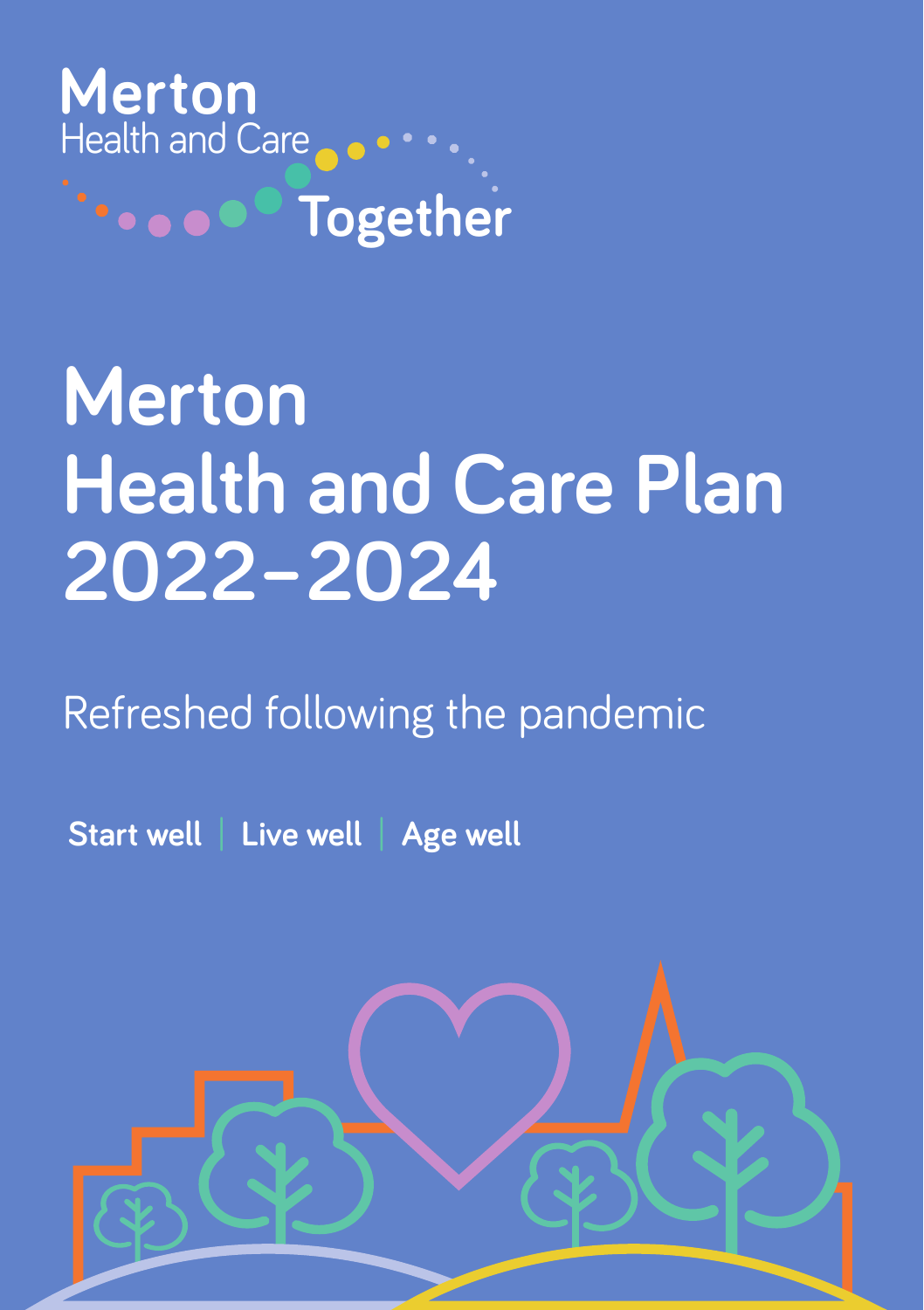## **Merton**

Health, care and community organisations in Merton have worked closely for many years and, since the pandemic, remain committed to reduce inequalities, join up services and make real differences to people's lives. Our refreshed health and care plan for 2022-2024 is just one element of work in Merton to continue to improve health and wellbeing post Covid. It highlights projects where we can have the greatest impact by working together.

## **Start Well**

#### **Increase in vulnerabilities for children and young people and worse mental health due to COVID-19**



 Child Poverty Worsening parental mental health and substance misuse\*

- Domestic violence
- Child protection plan
- $\uparrow$  Educational attainment gap\*

**Being healthy**

Poorer mental health High self-harm Healthy weight challenges:

 $\uparrow$  Obesity gap  $\uparrow$  Food poverty  $\uparrow$  Eating disorders\* Immunisations interrupted\*

Please note: \* refers to likely based on national data

### **Live Well**

**Many residents have unhealthy lifestyles and poor mental wellbeing, exacerbated by COVID-19**

## **Obesity**

Half residents overweight  $\uparrow$  Food parcel use  $\downarrow$  Physical activity

**Smoking**

1 in 7 residents smoke **1** Smoking cessation during COVID



 Alcohol-related admissions  $\uparrow$  Nationally in drug-related deaths



**Mental Health**

- ↓ Service use during COVID Syphilis and Gonorrhoea pre-COVID
- 1 in 5 report anxiety Loneliness\* Poorer mental health for those shielding\*

Please note: \* refers to likely based on national data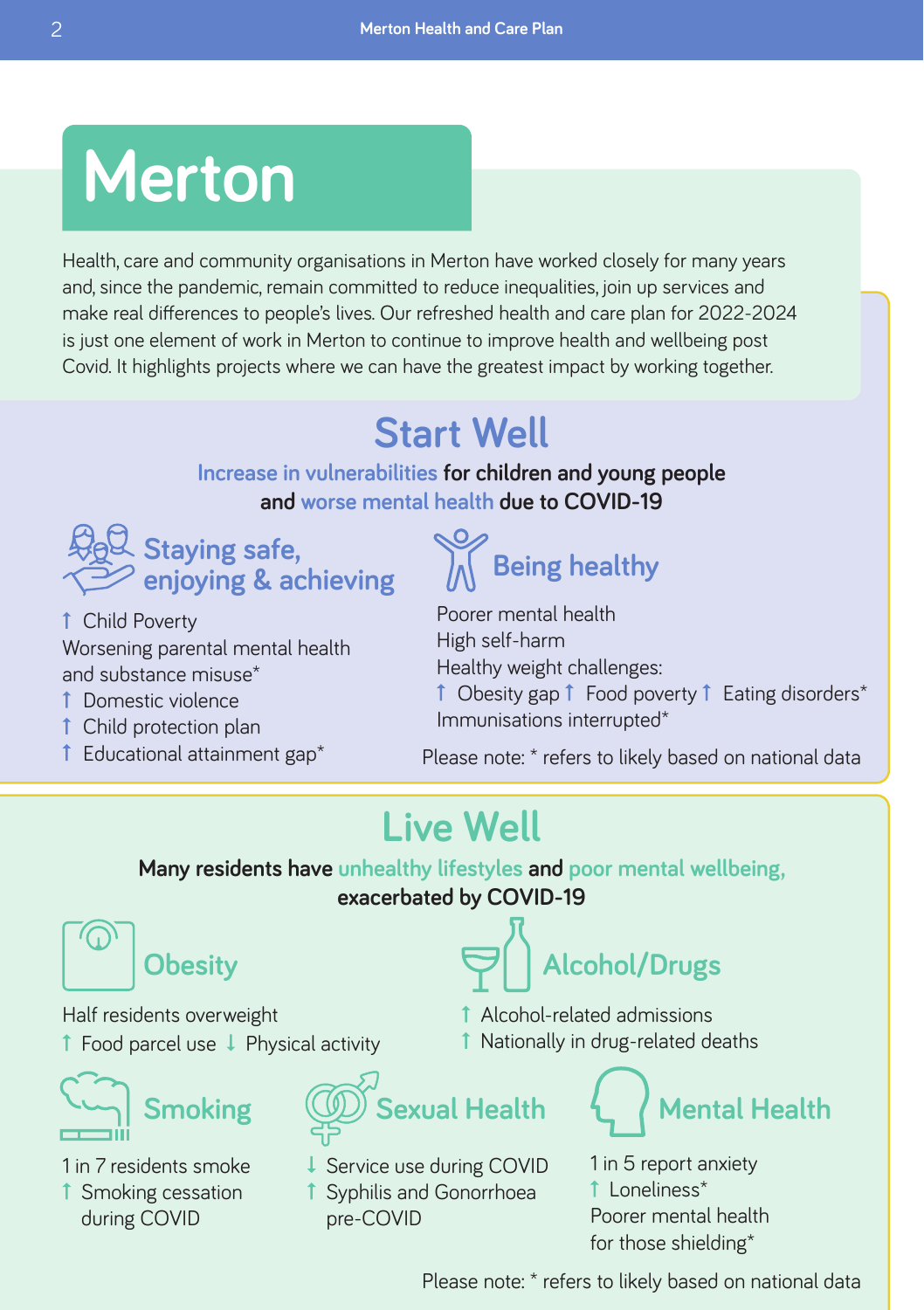### **Age Well**

**Many residents with multi-morbidity and complex needs; prevention and management of Long Term Conditions impacted by COVID-19**



Deconditioning  $\downarrow$  Dementia diagnosis  $\uparrow$  Falls



 Loneliness\* Burden on carers Digital exclusion

Delays in\*: Diagnosis Treatment Screening

**Cancer**

Please note: \* refers to likely based on national data

### **Merton as a Healthy Place**

**Boroughs with many assets, challenges include housing shortage and employment gap, increased by COVID-19**

## **Assets**

Diverse green spaces Good transport links Low crime Good schools Resourceful libraries Active voluntary and community sector

## **Challenges**

Affordable housing Insecure employment (1 in East) Air pollution Climate change Cycling infrastructure behind neighbouring boroughs Street drinking

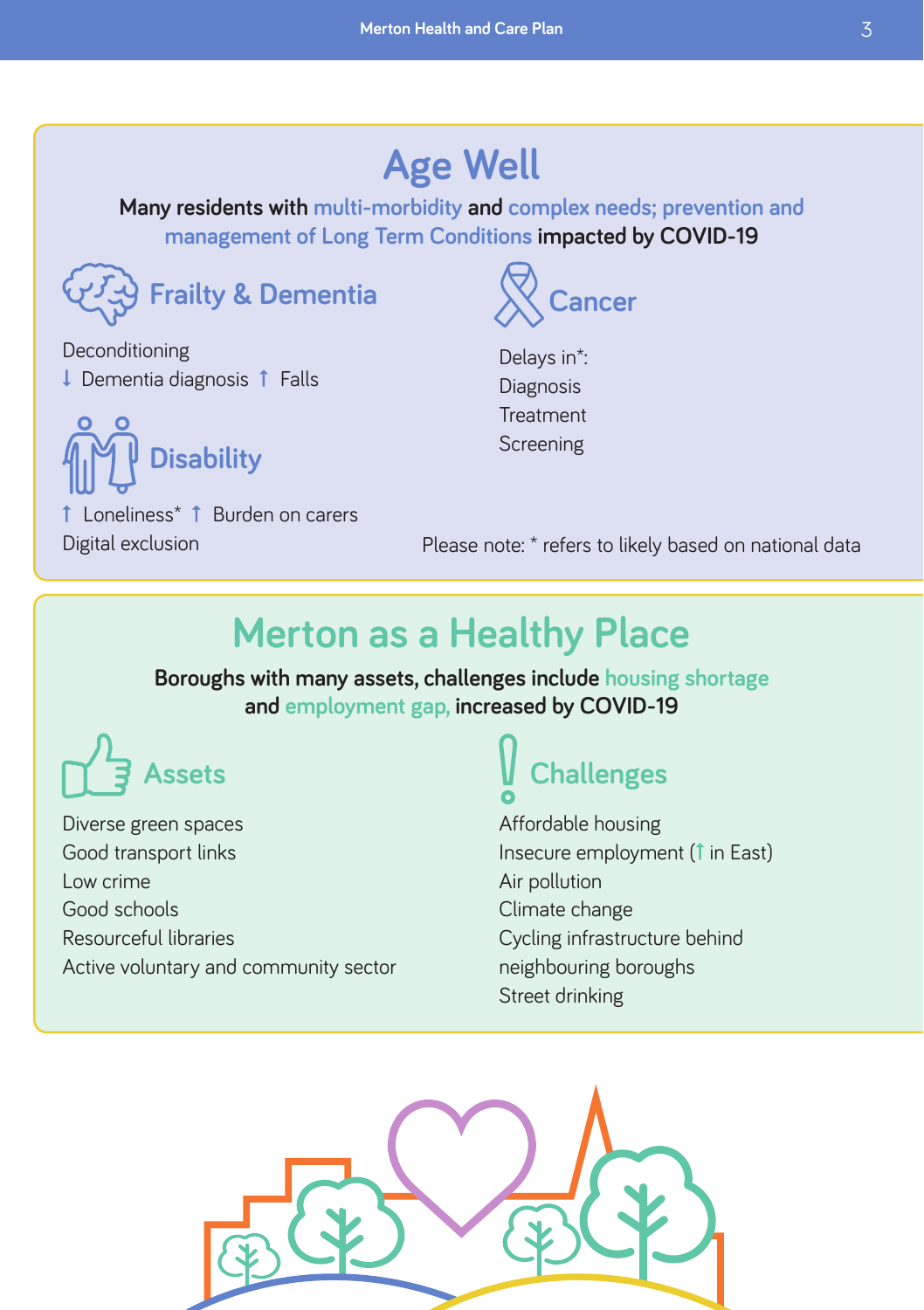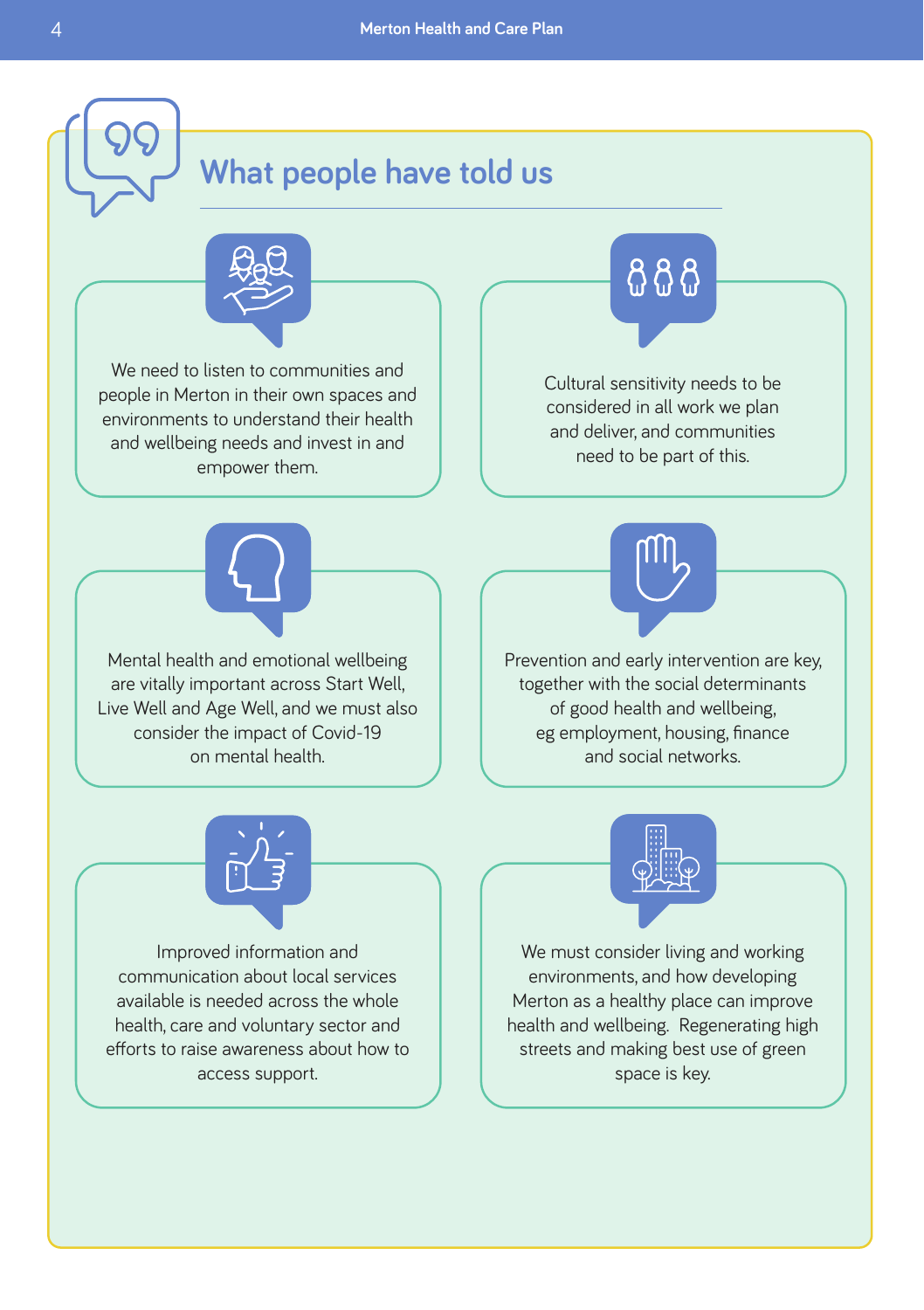#### **Our vision**

After talking to our community, we have collectively refreshed our vision to:

"Working together to reduce inequalities and provide truly joined up health and care services with and for all people in Merton, so they start, live and age well in a healthy place"



way young people access health and wellbeing services, continuing to develop support in the places they already go, such as schools and community-based locations.

communities. We will pilot health and wellbeing offers on high streets and in community and faith venues. We will develop more options for people to personalise their care, based on needs, and focus on physical, mental health, and social issues, such as employment.

voluntary and community sector to support older people to re-engage with and access community resources for their health and wellbeing post Covid. We want to ensure people's needs are matched with the services available.



### **What we've achieved so far**

Health and care partners already collaborate closely in Merton. Integrated working between the NHS, adult social care and the voluntary sector, led by the Community Response Hub, ensured rapid discharge from hospital, and easily accessible support for vulnerable people during the pandemic.

Mental health support teams are now in place in schools, building emotional resilience in young people from an early age. Merton Uplift continues to develop its counselling services for those with common adult mental health problems, and a wellbeing service, linking people into community activities.

There are six established primary care networks of GP practices covering Merton, with significant progress in rolling out social prescribing, especially in East Merton, where need is greater.

Across Merton we now have a network of diabetes champions, who work with us and the council, helping local people understand more about the condition. Our champions share their experience to help others with diabetes live longer and more confident lives. Our integrated locality teams, based around primary care networks, support older people with complex needs to receive more joined-up care.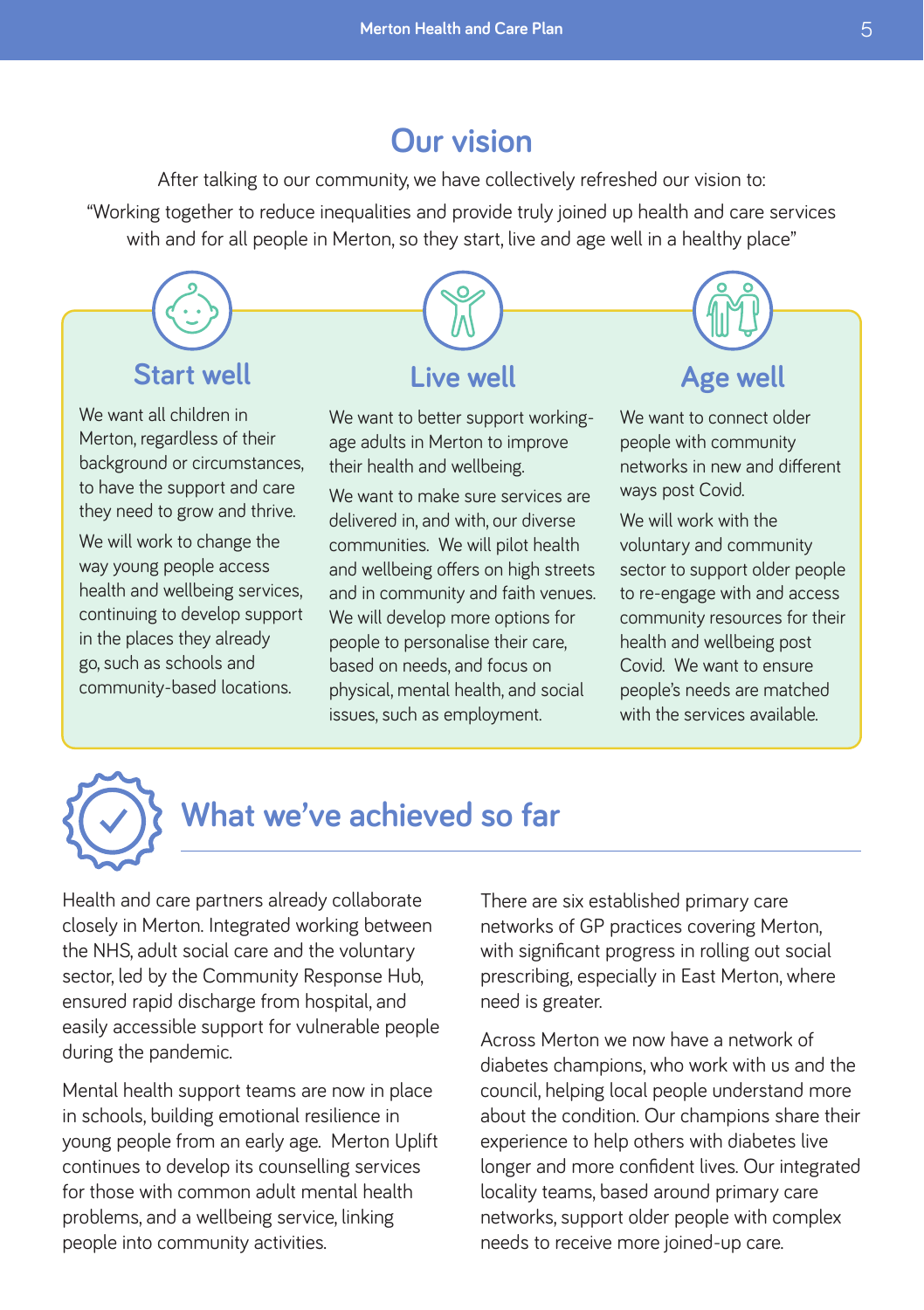

Across all our plans we aim to:

- Reduce health inequalities and embed equity.
- Use a population health management approach to drive change.
- Focus on sustainability and making Merton a healthy place.
- Engage with service users, patients and communities so all work is developed with and by people in Merton.

### **What will we do?**

Thinking about how we keep people well in their neighbourhoods



#### **Change how people can access health and wellbeing services**

- Pilot a Health on the High Street hub approach.
- Pilot an Ethnicity and Mental Health Improvement Project (EMHIP) hub in Merton.
- Empower the voluntary and community sector to re-engage older people with services as the community hub develops.
- Develop more options for people to personalise their care.



Thinking about how people get better joined up care when they do access services



- Build on learning from the vaccination programme to reach all communities and promote all primary care services eg pharmacy, optometry.
- Develop new roles and approaches eg have mental health workers in each primary care network, working alongside health and wellbeing coaches.
- Better connect professionals across community multi-disciplinary teams.
- Improve information equality, avoiding digital exclusion, and developing access to information in preferred formats.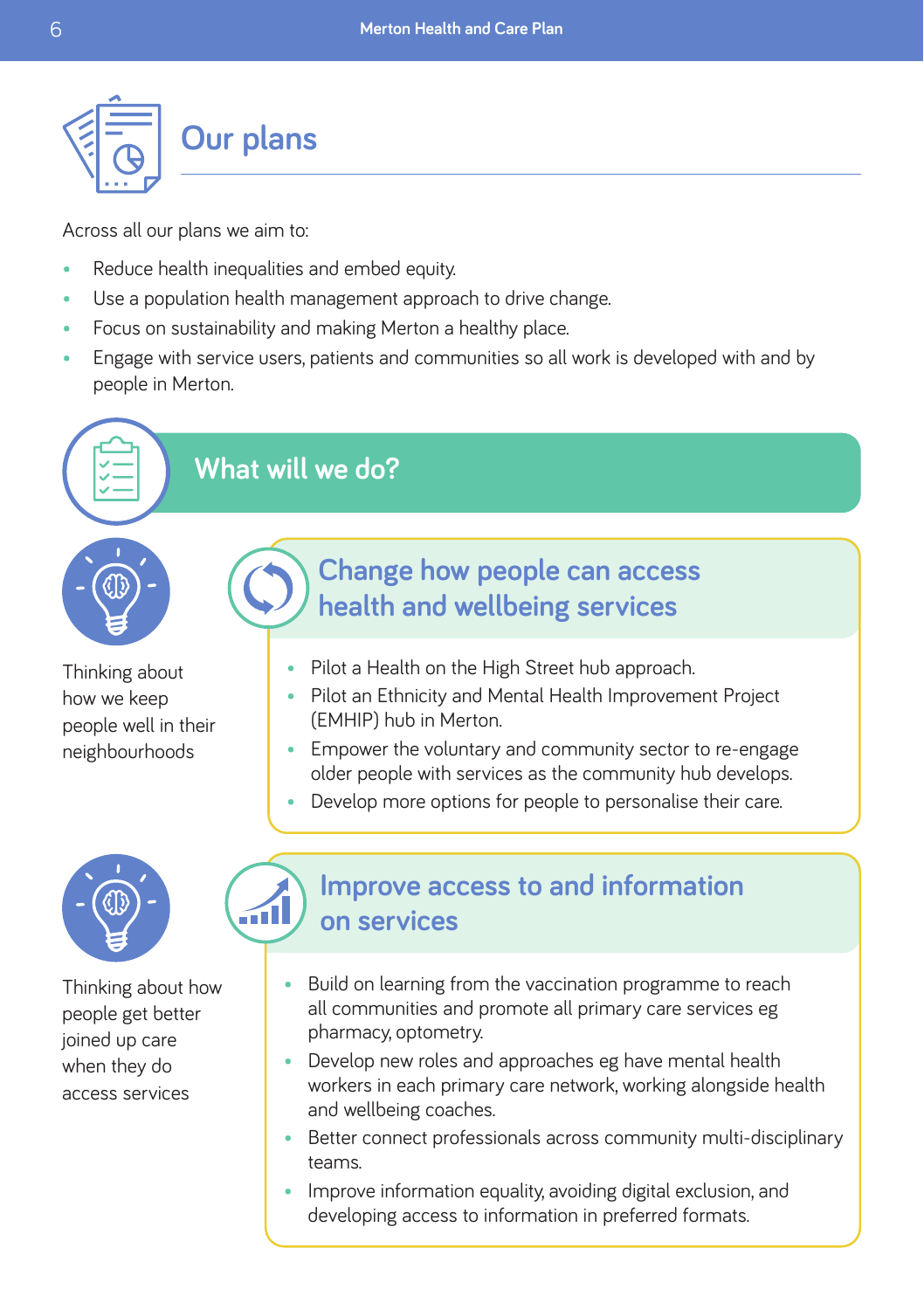

Thinking about how we provide comprehensive support for people with more complex needs

### **Focus on specific issues**

- Focus on mental health and emotional wellbeing for Start Well piloting a children and young people's emotional wellbeing hub.
- Focus on prevention for Live Well continuing established work on diabetes and obesity, and also now long Covid, cancer and tackling increased alcohol consumption.
- Focus on frailty for Age Well scoping a new frailty service model based in the community.

We will ensure the right enablers are put in place for our plans such as digital provision where appropriate, and the right estates for example, supporting the development of the Mitcham Wellbeing Hub.

⊙

We are also committed to continuing to protect people in Merton against Covid both by providing care, and through ongoing development of our vaccination offer.

## **A new approach to engagement and delivery of our plan**

We want to ensure we engage and co-produce our delivery plans with local communities – so we can develop the best approaches possible which meet people's needs.

The feedback we've received so far has underlined the need to do this through ongoing discussion with the people we serve.

Our approach to engagement will:

- Be led by the community and their needs ask and respond to how they would like to be engaged or involved.
- Develop ongoing conversations and sustainable relationships – listen and understand - build on those established relationships.
- Use creative methods to reach more people, particularly communities experiencing health inequalities and poorer health outcomes, being mindful of the digitally excluded.
- Be proactive and connect with people outside of planned or routine engagement processes.
- Work with trusted leaders to speak with local people and communities.
- Use population health data and insight to inform, adapt and shape our approach.